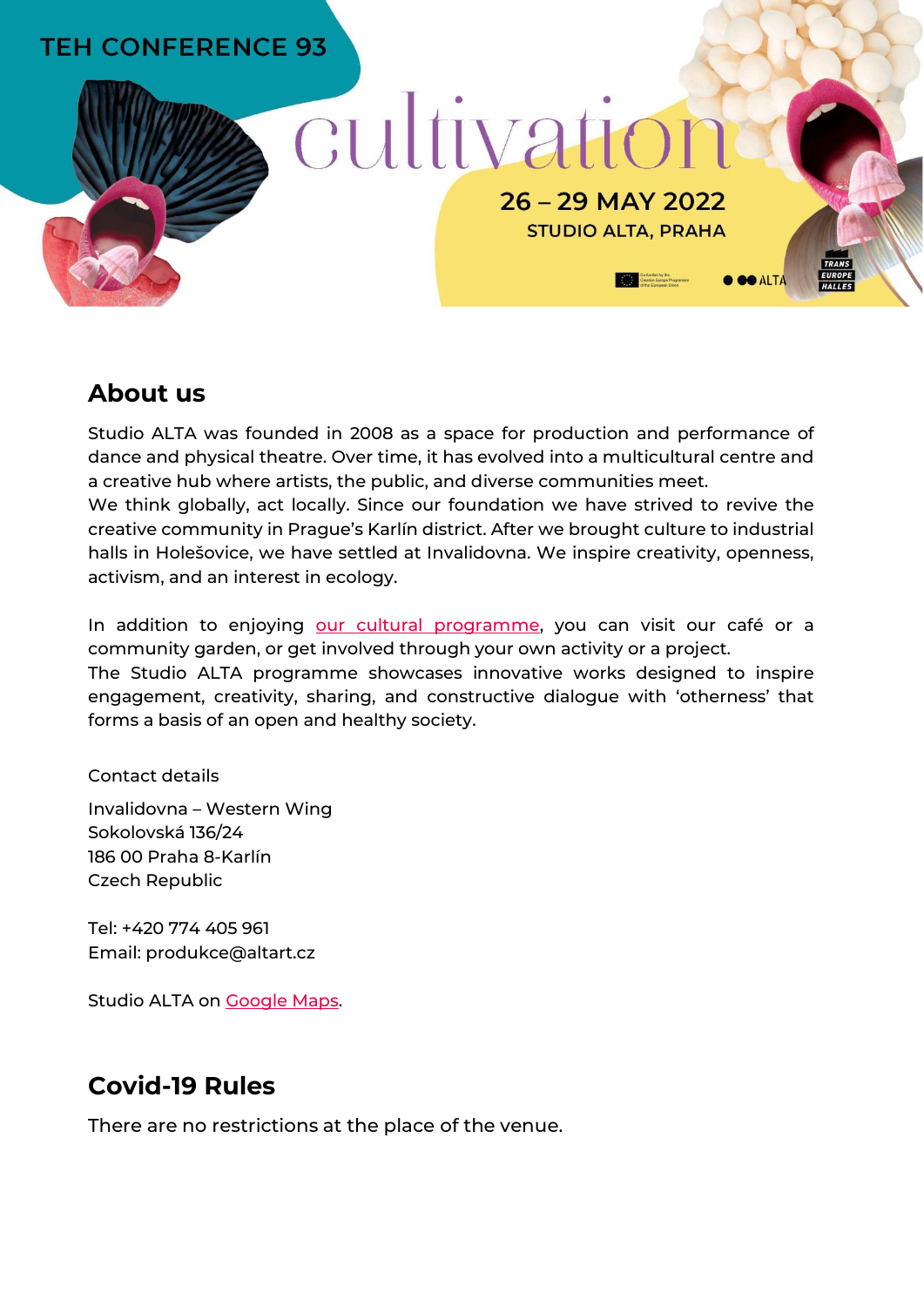# **Travel guide to Studio ALTA**

#### From Václav Havel Airport to Studio ALTA

#### **Option 1 – Airport Express**

The AE bus line operates daily at regular 30-minutes intervals. The AE can take you from the Václav Havel Airport to Prague's main railway station. The cost of a one-way ticket is about 2.60€. Buses depart every hour from 05:30 to 21:30. It is possible to purchase tickets from the driver of an EA bus (payment by card is accepted).

From Prague's main railway station you can take the metro to Florenc bus station (red line C). At Florenc you can take a tram (number 3, 8 or 24). Studio ALTA is located just three tramp stops from Florenc. The entire trip takes about 1 hour.

#### Option 2 - Public transportation

You can take a public bus at the airport and switch to the metro to get to the city center. The trip also takes about 1 hour.

Take bus no. 100 from Terminal 1 and get off at the last stop, Zličín station. Transfer to the metro, yellow line B (direction Černý most), and get off at Invalidovna stop (if you go straight to Studio ALTA).

You can also take bus no. 119 which goes to Nádraží Veleslavín where you can transfer to the metro (green line A). You may appreciate this metro line better if you go directly to the city center. The cost of a one-way ticket is about 1.60€.

#### Option 3 - Taxi

Taking a taxi from the airport is, without a doubt, the easiest and fastest way to get to Prague's city center, but also the most expensive. We recommend using FIX TAXI and Taxi Praha for getting to/from the airport. They operate nonstop at guaranteed prices, based on the number of kilometres travelled.

We do not recommend taking a taxi from the street, with no guaranteed prices. You should rather use alternative taxi services, like Uber and Bolt (Uber, Bolt from airport to Studio ALTA cost circa 400 - 450 CZK).

#### **From Václav Havel Airport to Prague City Library**

The opening day (26 May) of the International TEH Conference 93 takes place in Prague City Library.

Contact details

Prague City Library Mariánské náměstí 98/1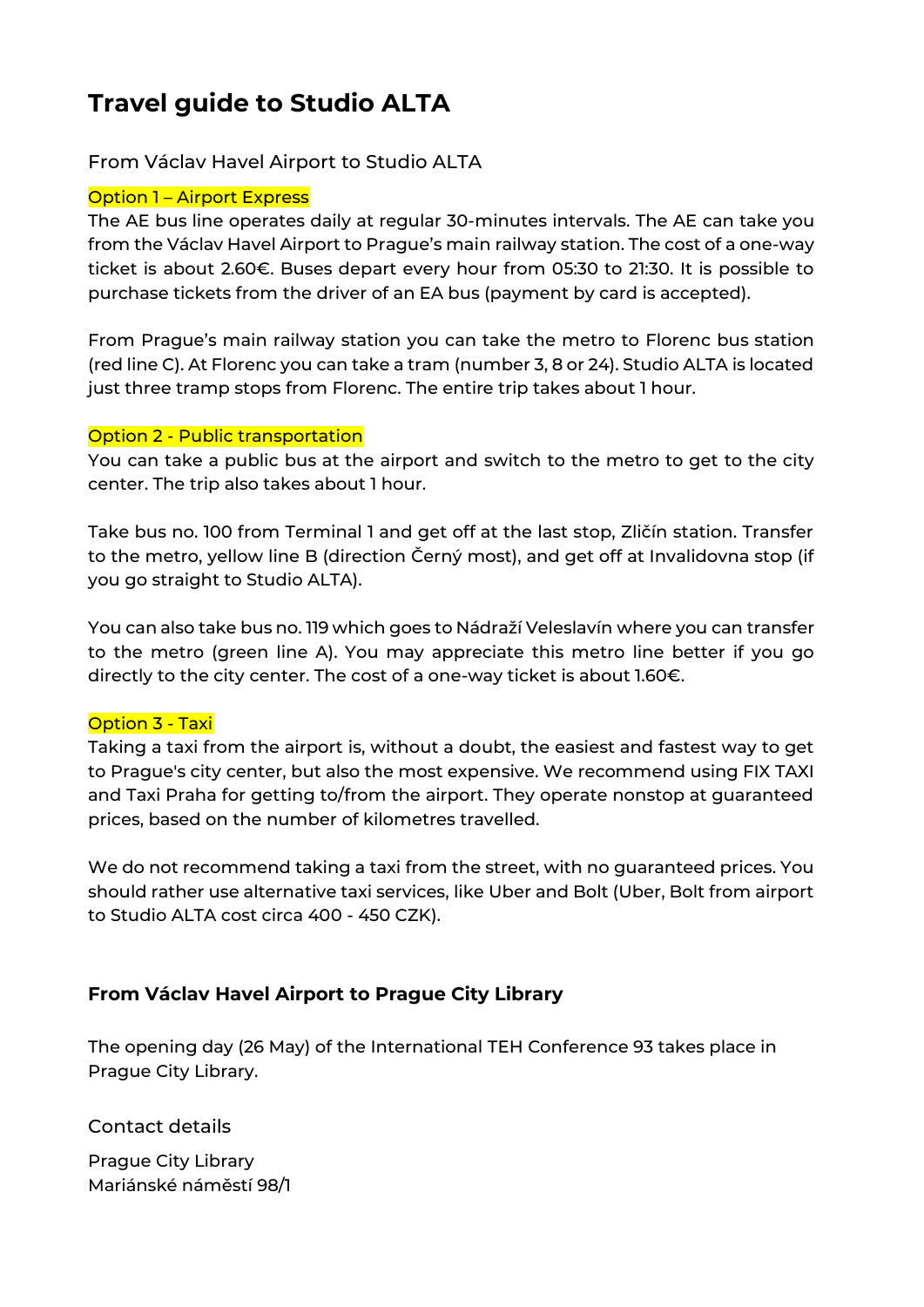#### 101 00 Praha

#### Prague City Library on [Google Maps](https://www.google.com/maps/place/M%C4%9Bstsk%C3%A1+knihovna+v+Praze+-+%C3%9Ast%C5%99edn%C3%AD+knihovna/@50.0874003,14.4151724,17z/data=!3m1!4b1!4m5!3m4!1s0x470b94e8b8139d8f:0xd0becabf9fe74183!8m2!3d50.0873831!4d14.417384)

From Václav Havel Airport you can take the AE bus to Prague's main railway station. Transfer to the metro, red line C (direction Černý most), and get off at Mustek stop, change to green line A and get off at Staroměstská stop.

You can also take bus no. 119 which goes to Nádraží Veleslavín where you can transfer to the metro (green line A) and go directly to the Staroměstská stop.



#### **Local transportation**

We use public transportation in Prague all the time. It is reliable and very affordable. The [metro,](http://www.myczechrepublic.com/prague/prague_metro.html) [trams,](http://www.myczechrepublic.com/prague/trams.html) an[d buses](http://www.myczechrepublic.com/prague/buses.html) are used by two-thirds of Prague's population and cover the majority of the city and its suburbs. The metro especially makes it a breeze to get around since it covers long distances in a matter of minutes. If you don't want to continue to your destination on foot, you'll be able to catch a tram or a bus nearby each metro station. The best way to travel in Prague is by public transportation. Simply buy your tickets.

#### Where are the tickets sold?

Short-term tickets are sold through yellow vending machines (with instructions in English), at ticket offices located at most metro stations, at Tabák/Trafika stores and newsstands, and in tourist information centres.

You can also buy short-term tickets with your mobile phone by sending a text message to the number 902 06: text "DPT31" for a 30-minute ride, "DPT42" for a 90 minute ride, and "DPT120" for a 24-hour ride. Your ticket will usually be sent to your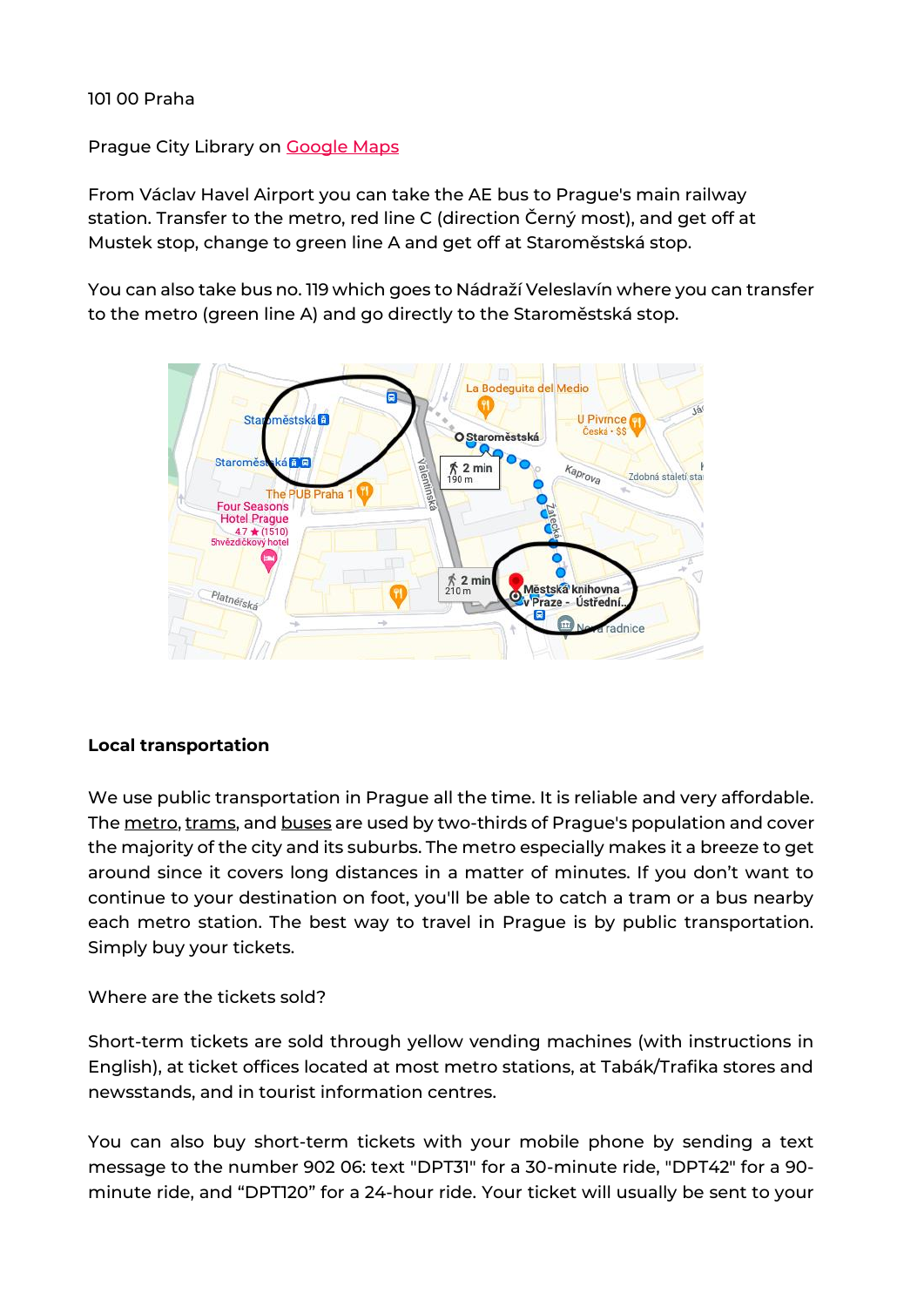phone within a minute. In case you order a 24-hour ticket, you must reply "ano" (yes) to the same number (902 06) to complete the purchase. You can only board a tram, a bus, and enter a paid metro zone after you receive the ticket on your phone. If you accidentally delete your valid ticket, you can get a copy for a small fee by texting "DPTA" to this number: 900 06 03.

Another way to buy public transportation tickets in Prague is by using the handy Lítačka app where you can also check transit schedules.

#### **Prague city card**

Another option is to buy Prague city card or Prague welcome card which is a more expensive option (it includes entrance fees to participating museums and attractions for the validity of your card – one time entrance per attraction only and Free Sightseeing Tour and Free River Boat Cruise).

Every way leads to…Studio ALTA!

How can you get to Studio ALTA? The easiest way to get to our place is by metro (the station, Invalidovna, has the same name as the building we are located in).

There is no parking, but you can rent a pink bike called Rekola with our special code: Alta.

Check the Rekola Open App:

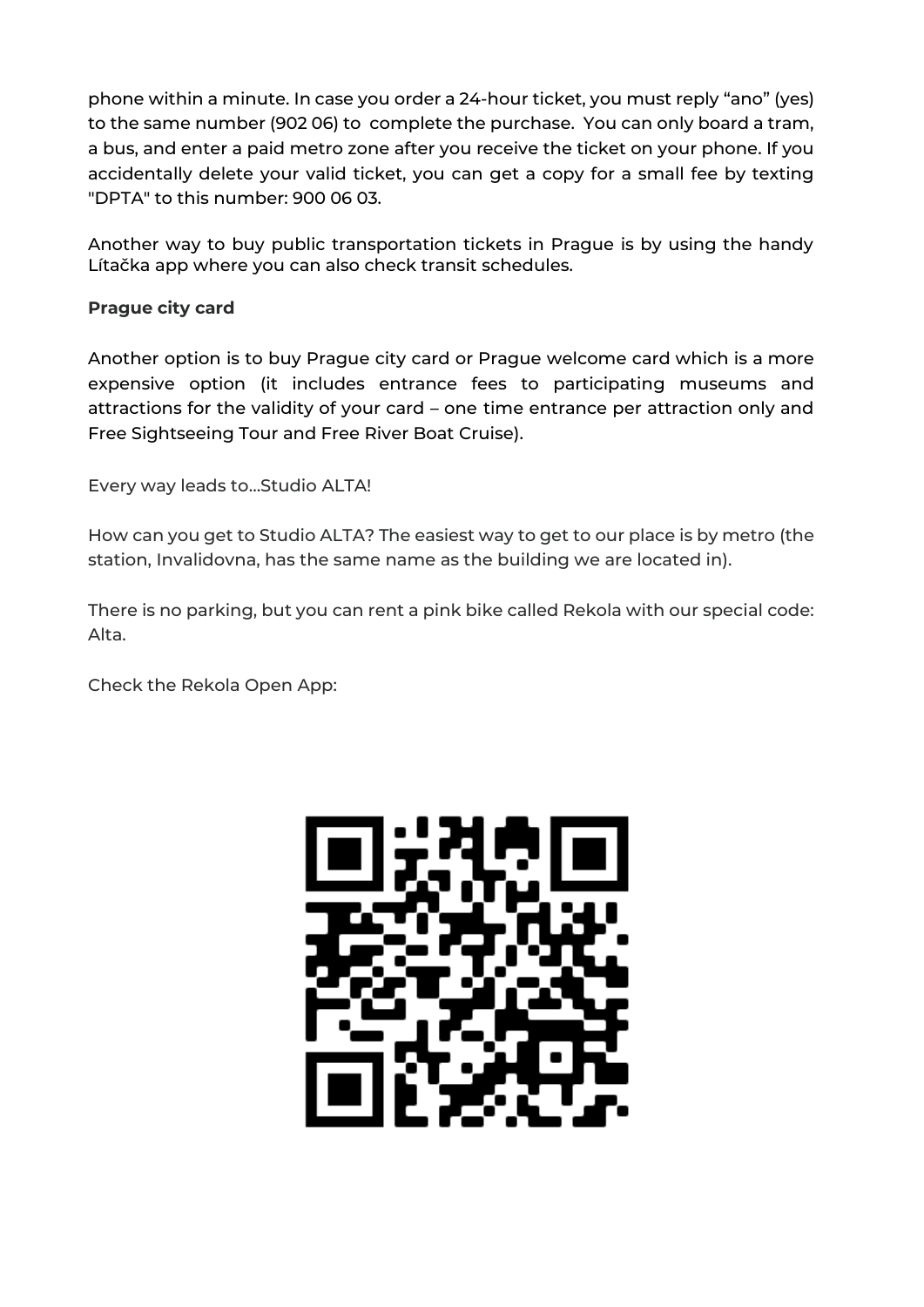#### **Metro**

When travelling from Prague's main train station, Hlavní nádraží, use metro C line (red) to get to Florenc. At Florenc, transfer to B line (yellow). Get off at Invalidovna. There, across a park, you will see our Invalidovna building.



#### **Tram**

You can choose a combination of tram and metro: take metro C line (red) from Hlavní nádraží to Florenc station and transfer to a tram (number 3, 8 or 24). Get off at Urxova stop.

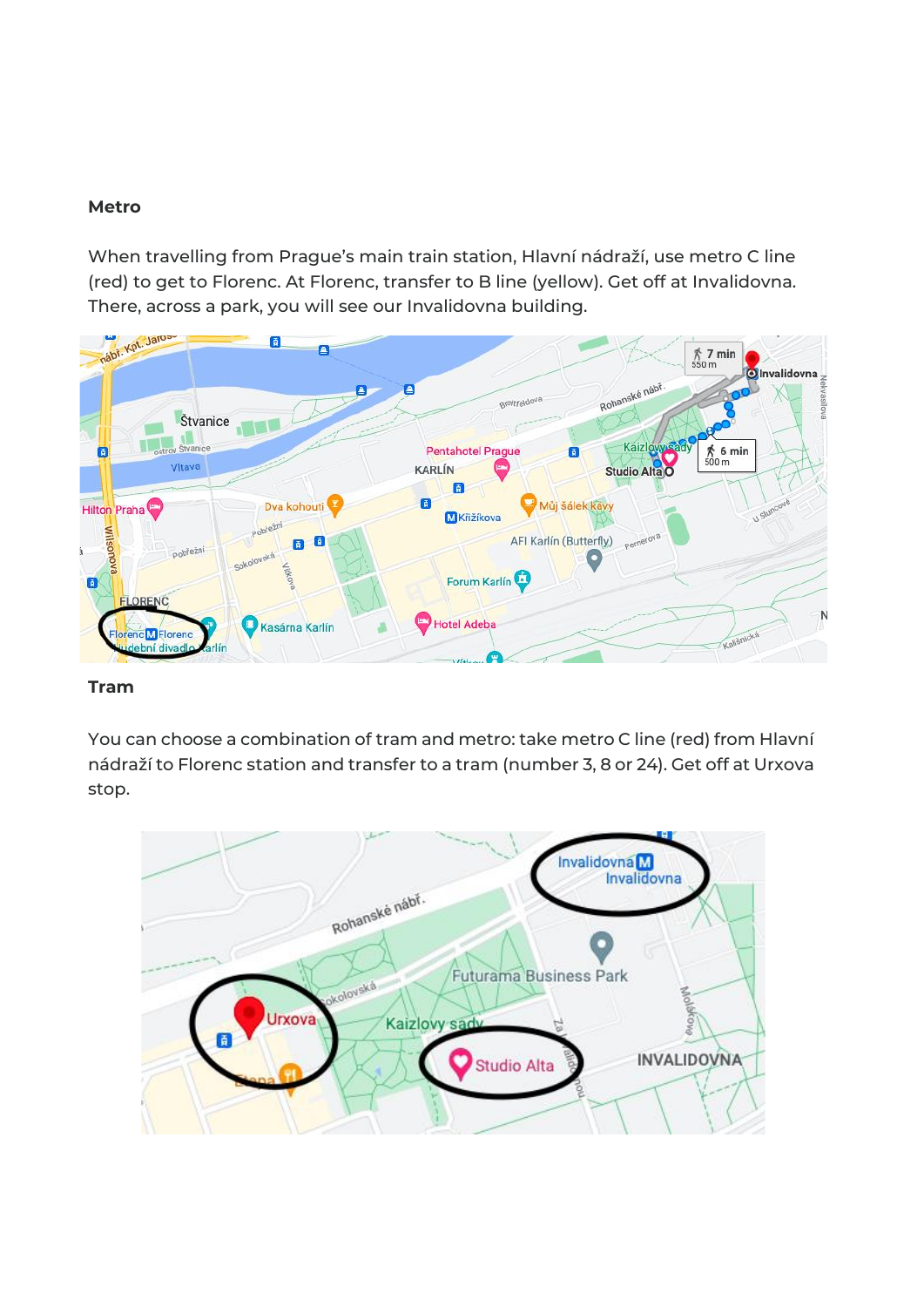#### **Walk**

If you prefer to walk, it takes about 40 minutes to get from our place to the city centre. You can't miss the Church of Saints Cyril and Methodius, one of the largest religious buildings in the Czech Republic. Constructed in the mid-19th century, it remains one of the most important Czech architectural landmarks from the period of historicism.

On the way, you can also visit the Jerusalem synagogue, the newest and largest synagogue of the Jewish community in Prague – an interesting example of Art Nouveau melded with Moorish style. Its interior is richly painted in Art Nouveau style.

## **Accommodation**

For hotel bookings please contact [hugo@ital.cz.](mailto:hugo@ital.cz) Studio ALTA made a deal with the hotels for TEH93 participants.

### **Food**

Czech cuisine tends to be meaty, offering heart-warming dishes such as beef, pork, and goulash. If you are a vegetarian or vegan though, there are plenty of options for you too.

Our Favourite Places at Karlin

#### KASÁRNA KARLÍN

#### [check their website](https://www.kasarnakarlin.cz/en/taxonomy/term/7)

Features a coffee shop, a sand pit, a gallery, a campfire pit, a bar with a club and thriving cultural and social life.

**LOKÁL** [check their website](https://lokal-hamburk.ambi.cz/en/) Czech cuisine and beer

Café FRIDA [check their website](https://cafefrida.cz/?lang=en) Coffee, drinks, Mexican food

M.A.S.H / Bar and game room [check the map](https://www.google.com/maps/place/Herna+M.+A.+S.+H./@50.0950975,14.4546002,17z/data=!3m1!4b1!4m5!3m4!1s0x470b95ffa62c6a35:0x846d914ba133d7dc!8m2!3d50.0950975!4d14.4567936) Czech local beers, cheap drinks (4<sup>th</sup> price range), darts and jukebox

#### DHABA BEANS

[check their website](https://dhababeas.cz/en/) Vegan, vegetarian Indian restaurant